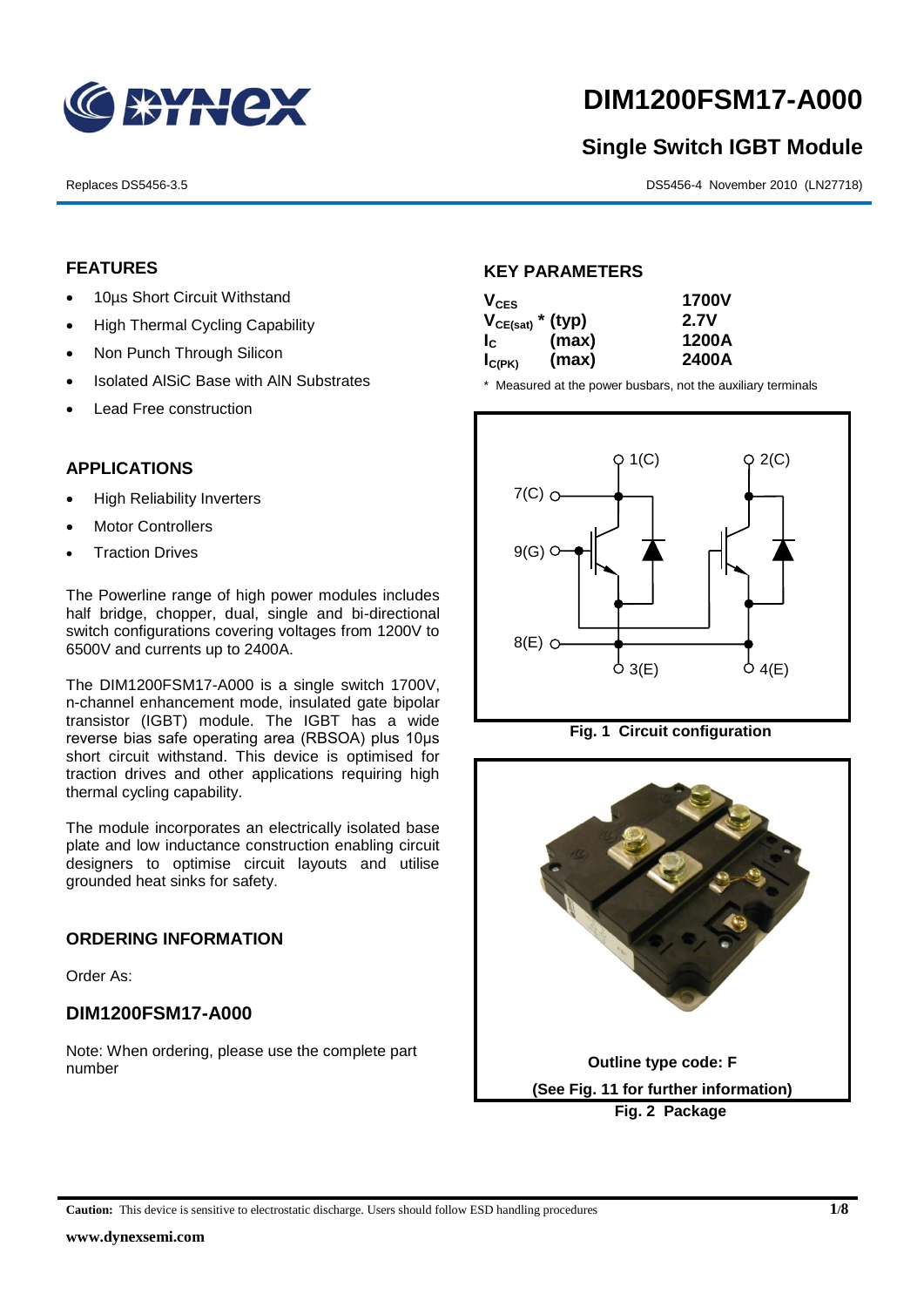## **ABSOLUTE MAXIMUM RATINGS**

Stresses above those listed under 'Absolute Maximum Ratings' may cause permanent damage to the device. In extreme conditions, as with all semiconductors, this may include potentially hazardous rupture of the package. Appropriate safety precautions should always be followed. Exposure to Absolute Maximum Ratings may affect device reliability.

#### **Tcase = 25°C unless stated otherwise**

| Symbol            | <b>Parameter</b>                  | <b>Test Conditions</b>                                   | Max.  | <b>Units</b> |
|-------------------|-----------------------------------|----------------------------------------------------------|-------|--------------|
| $V_{CES}$         | Collector-emitter voltage         | $V_{GF} = 0V$                                            | 1700  | V            |
| $V_{GES}$         | Gate-emitter voltage              |                                                          | ±20   | V            |
| $I_{\rm C}$       | Continuous collector current      | $T_{\text{case}} = 75^{\circ}\text{C}$                   | 1200  | A            |
| $I_{C(PK)}$       | Peak collector current            | 1ms, $T_{\text{case}} = 105^{\circ}$ C                   | 2400  | A            |
| $P_{\text{max}}$  | Max. transistor power dissipation | $T_{\text{case}} = 25^{\circ}C$ , $T_i = 150^{\circ}C$   | 10400 | W            |
| $I^2t$            | Diode $I^2t$ value                | $V_R = 0$ , $t_p = 10$ ms, $T_i = 125$ °C                | 480   | $kA^2s$      |
| V <sub>isol</sub> | Isolation voltage - per module    | Commoned terminals to base plate.<br>AC RMS, 1 min, 50Hz | 4000  | V            |
| $Q_{PD}$          | Partial discharge - per module    | IEC1287, $V_1$ = 1800V, $V_2$ = 1300V, 50Hz RMS          | 10    | рC           |

#### **THERMAL AND MECHANICAL RATINGS**

| Internal insulation material:     | AIN              |
|-----------------------------------|------------------|
| Baseplate material:               | <b>AISiC</b>     |
| Creepage distance:                | 20 <sub>mm</sub> |
| Clearance:                        | 10 <sub>mm</sub> |
| CTI (Comparative Tracking Index): | 350              |

| Symbol                     | <b>Parameter</b>                                      | <b>Test Conditions</b>                        | Min | Typ. | Max | <b>Units</b>    |
|----------------------------|-------------------------------------------------------|-----------------------------------------------|-----|------|-----|-----------------|
| $R_{th(j-c)}$              | Thermal resistance – transistor                       | Continuous dissipation -<br>junction to case  |     |      | 12  | °C/kW           |
| $R_{th(i-c)}$              | Thermal resistance - diode                            | Continuous dissipation -<br>junction to case  |     |      | 20  | °C/kW           |
| $R_{th(c-h)}$              | Thermal resistance -<br>case to heatsink (per module) | Mounting torque 5Nm<br>(with mounting grease) | ٠   |      | 8   | °C/kW           |
| $\mathsf{T}_{\mathsf{i}}$  |                                                       | Transistor                                    |     | ۰    | 150 | $^{\circ}C$     |
|                            | Junction temperature                                  | Diode                                         | ٠   | ۰    | 125 | $\rm ^{\circ}C$ |
| ${\mathsf T}_{\text{stg}}$ | Storage temperature range                             | $\overline{\phantom{a}}$                      | -40 | ۰    | 125 | $^{\circ}C$     |
|                            |                                                       | Mounting - M6                                 |     |      | 5   | <b>Nm</b>       |
|                            | Screw torque                                          | Electrical connections - M4                   |     |      | 2   | Nm              |
|                            |                                                       | Electrical connections - M8                   |     |      | 10  | Nm              |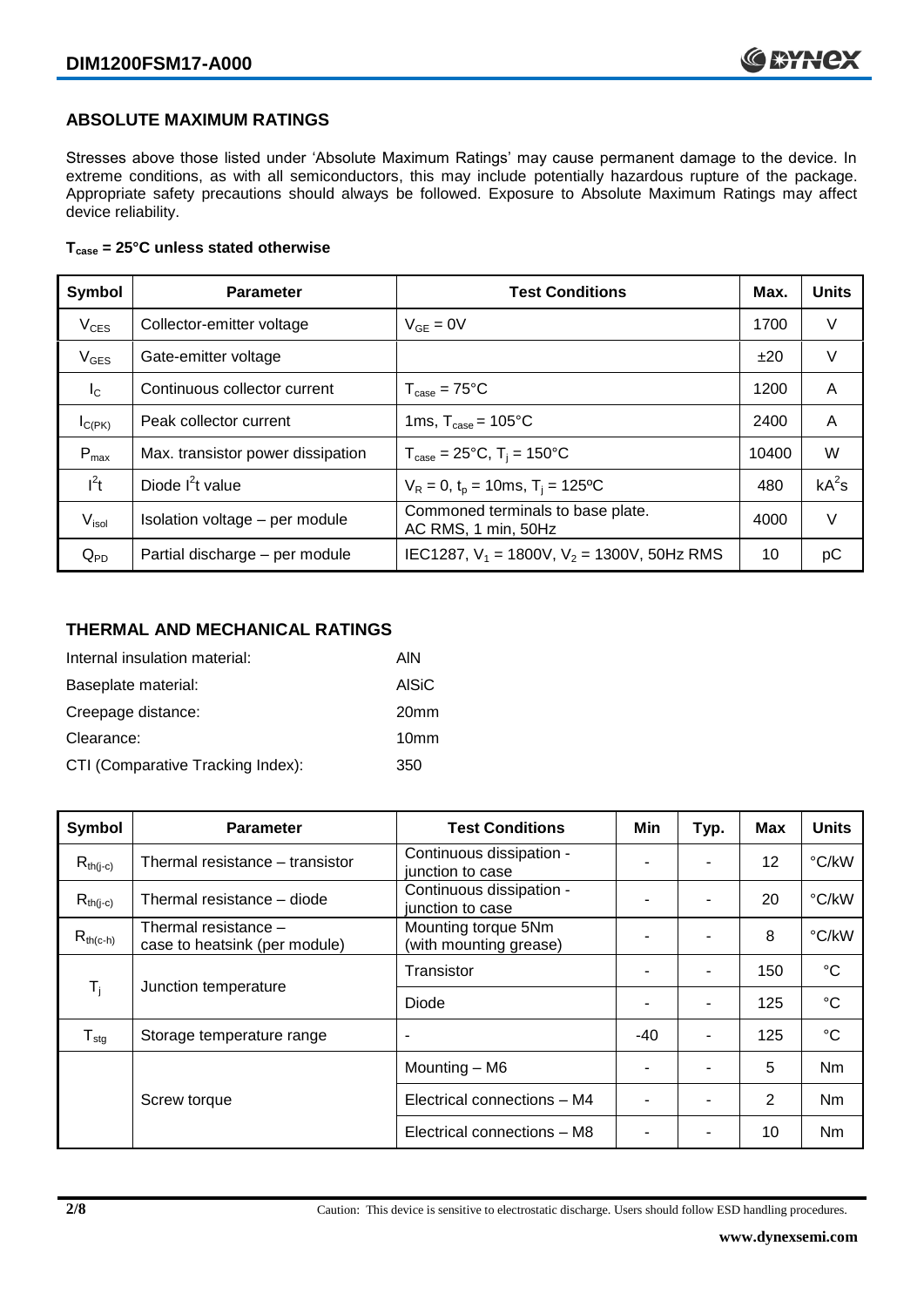# **ELECTRICAL CHARACTERISTICS**

#### **Tcase = 25°C unless stated otherwise.**

| Symbol             | <b>Parameter</b>                       | <b>Test Conditions</b>                                                                                                                           | Min | <b>Typ</b> | <b>Max</b> | <b>Units</b> |
|--------------------|----------------------------------------|--------------------------------------------------------------------------------------------------------------------------------------------------|-----|------------|------------|--------------|
| $I_{\text{CES}}$   | Collector cut-off current              | $V_{GF} = 0V$ , $V_{CF} = V_{CES}$                                                                                                               |     |            | 2          | mA           |
|                    |                                        | $V_{GF} = 0V$ , $V_{CF} = V_{CES}$ , $T_{case} = 125^{\circ}C$                                                                                   |     |            | 50         | mA           |
| $I_{\text{GES}}$   | Gate leakage current                   | $V_{GF} = \pm 20V$ , $V_{CF} = 0V$                                                                                                               |     |            | 6          | μA           |
| $V_{GE(TH)}$       | Gate threshold voltage                 | $I_c = 60mA$ , $V_{GE} = V_{CE}$                                                                                                                 | 4.5 | 5.5        | 6.5        | $\vee$       |
|                    | Collector-emitter                      | $V_{GF}$ = 15V, $I_C$ = 1200A                                                                                                                    |     | 2.7        | 3.2        | V            |
| $V_{CE(sat)}$      | saturation voltage                     | $V_{GE}$ = 15V, $I_C$ = 1200A, $T_i$ = 125°C                                                                                                     |     | 3.4        | 4.0        | V            |
| $I_F$              | Diode forward current                  | DC                                                                                                                                               |     |            | 1200       | A            |
| $I_{FM}$           | Diode maximum forward current          | $t_p = 1$ ms                                                                                                                                     |     |            | 2400       | A            |
| $V_F$ <sup>†</sup> | Diode forward voltage                  | $I_F = 1200A$                                                                                                                                    |     | 2.0        | 2.3        | $\vee$       |
|                    |                                        | $I_F = 1200A$ , $T_i = 125^{\circ}C$                                                                                                             |     | 2.0        | 2.3        | $\vee$       |
| $C_{\text{ies}}$   | Input capacitance                      | $V_{CE} = 25V$ , $V_{GE} = 0V$ , f = 1MHz                                                                                                        |     | 90         |            | nF           |
| $Q_{q}$            | Gate charge                            | ±15V                                                                                                                                             |     | 14         |            | μC           |
| $C_{res}$          | Reverse transfer capacitance           | $V_{CE} = 25V$ , $V_{GE} = 0V$ , f = 1MHz                                                                                                        |     |            |            | nF           |
| $L_M$              | Module inductance                      |                                                                                                                                                  |     | 15         |            | nH           |
| $R_{INT}$          | Internal transistor resistance         |                                                                                                                                                  |     | 270        |            | $\mu\Omega$  |
| SC <sub>Data</sub> | Short circuit current, I <sub>SC</sub> | $T_i = 125$ °C, $V_{CC} = 1000V$<br>$t_p \le 10 \mu s$ , $V_{GE} \le 15 V$<br>$V_{CE \text{ (max)}} = V_{CES} - L^* \times dl/dt$<br>IEC 60747-9 |     | 4800       |            | A            |

#### **Note:**

 $\dagger$  Measured at the power busbars, not the auxiliary terminals

 $\check{}$  L is the circuit inductance +  $L_M$ 

**Caution:** This device is sensitive to electrostatic discharge. Users should follow ESD handling procedures **3/8**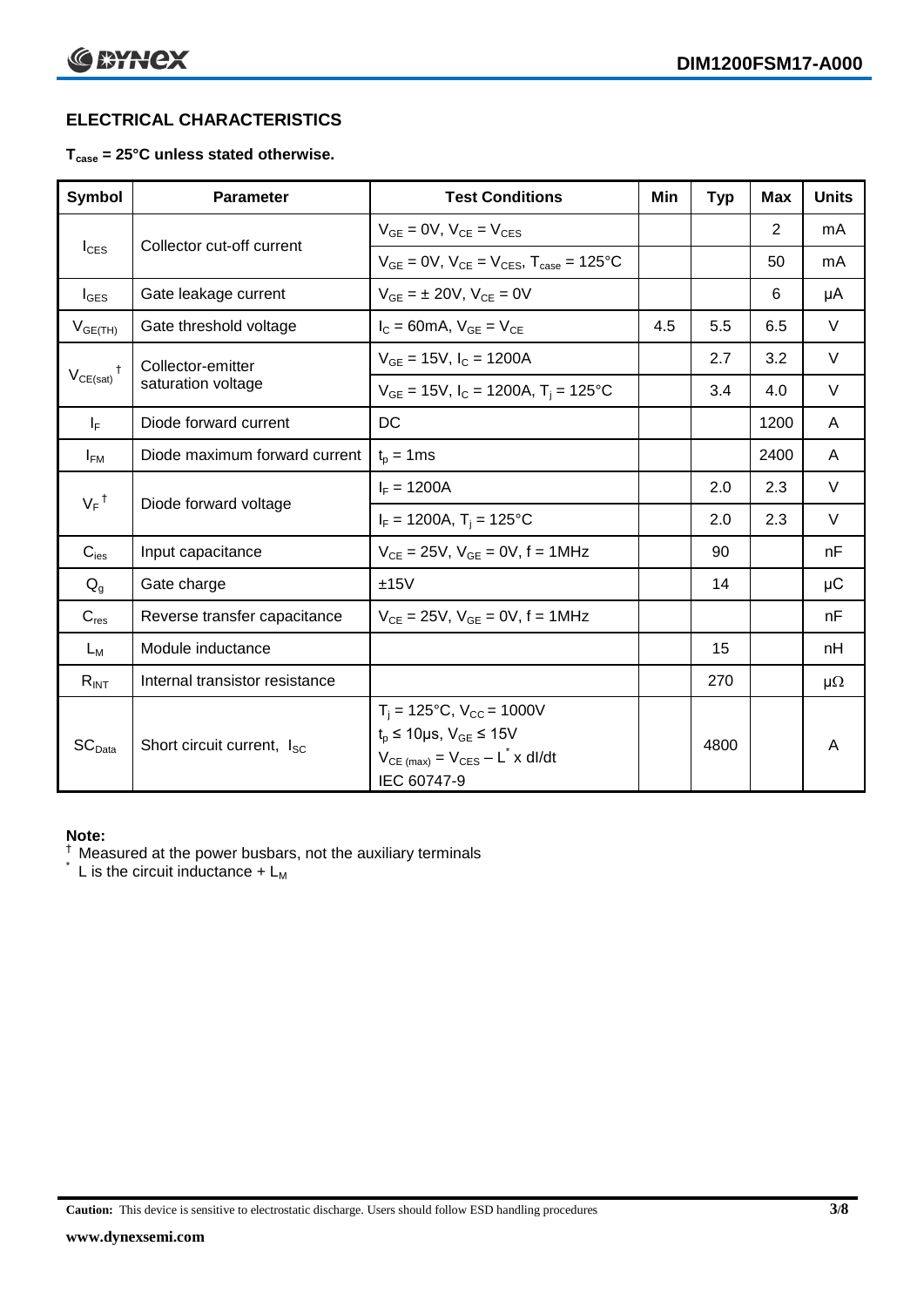# **ELECTRICAL CHARACTERISTICS**

**Tcase = 25°C unless stated otherwise**

| Symbol              | <b>Parameter</b>               | <b>Test Conditions</b>                        | Min | Typ. | <b>Max</b> | <b>Units</b> |
|---------------------|--------------------------------|-----------------------------------------------|-----|------|------------|--------------|
| $t_{d(\text{off})}$ | Turn-off delay time            |                                               |     | 1350 |            | ns           |
| $t_{f}$             | Fall time                      | $I_c = 1200A$<br>$V_{GF} = \pm 15V$           |     | 200  |            | ns           |
| $E_{\mathsf{OFF}}$  | Turn-off energy loss           | $V_{CF} = 900V$<br>$R_{G(ON)} = 1.8\Omega$    |     | 350  |            | mJ           |
| $t_{d(on)}$         | Turn-on delay time             |                                               |     | 300  |            | ns           |
| $t_{r}$             | Rise time                      | $R_{G(OFF)} = 1.8\Omega$<br>$L_s \sim 100$ nH |     | 250  |            | ns           |
| $E_{ON}$            | Turn-on energy loss            |                                               |     | 280  |            | mJ           |
| $Q_{rr}$            | Diode reverse recovery charge  | $I_F = 1200A$                                 |     | 400  |            | μC           |
| $I_{rr}$            | Diode reverse recovery current | $V_{CF} = 900V$                               |     | 850  |            | A            |
| $E_{rec}$           | Diode reverse recovery energy  | $dl_F/dt = 6000A/\mu s$                       |     | 200  |            | mJ           |

#### **Tcase = 125°C unless stated otherwise**

| Symbol              | <b>Parameter</b>               | <b>Test Conditions</b>                       | Min | Typ. | <b>Max</b> | <b>Units</b> |
|---------------------|--------------------------------|----------------------------------------------|-----|------|------------|--------------|
| $t_{d(\text{off})}$ | Turn-off delay time            |                                              |     | 1550 |            | ns           |
| $t_{f}$             | Fall time                      | $I_c = 1200A$<br>$V_{GF} = \pm 15V$          |     | 250  |            | ns           |
| $E_{OFF}$           | Turn-off energy loss           | $V_{CF} = 900V$<br>$R_{G(ON)} = 1.8\Omega$   |     | 550  |            | mJ           |
| $t_{d(on)}$         | Turn-on delay time             |                                              |     | 400  |            | ns           |
| $t_{r}$             | Rise time                      | $R_{G(OFF)} = 1.8\Omega$<br>$L_s \sim 100nH$ |     | 250  |            | ns           |
| $E_{ON}$            | Turn-on energy loss            |                                              |     | 450  |            | mJ           |
| $Q_{rr}$            | Diode reverse recovery charge  | $I_F = 1200A$                                |     | 600  |            | μC           |
| $I_{rr}$            | Diode reverse recovery current | $V_{CE}$ = 900V                              |     | 950  |            | A            |
| $E_{rec}$           | Diode reverse recovery energy  | $dl_F/dt = 5500A/\mu s$                      |     | 400  |            | mJ           |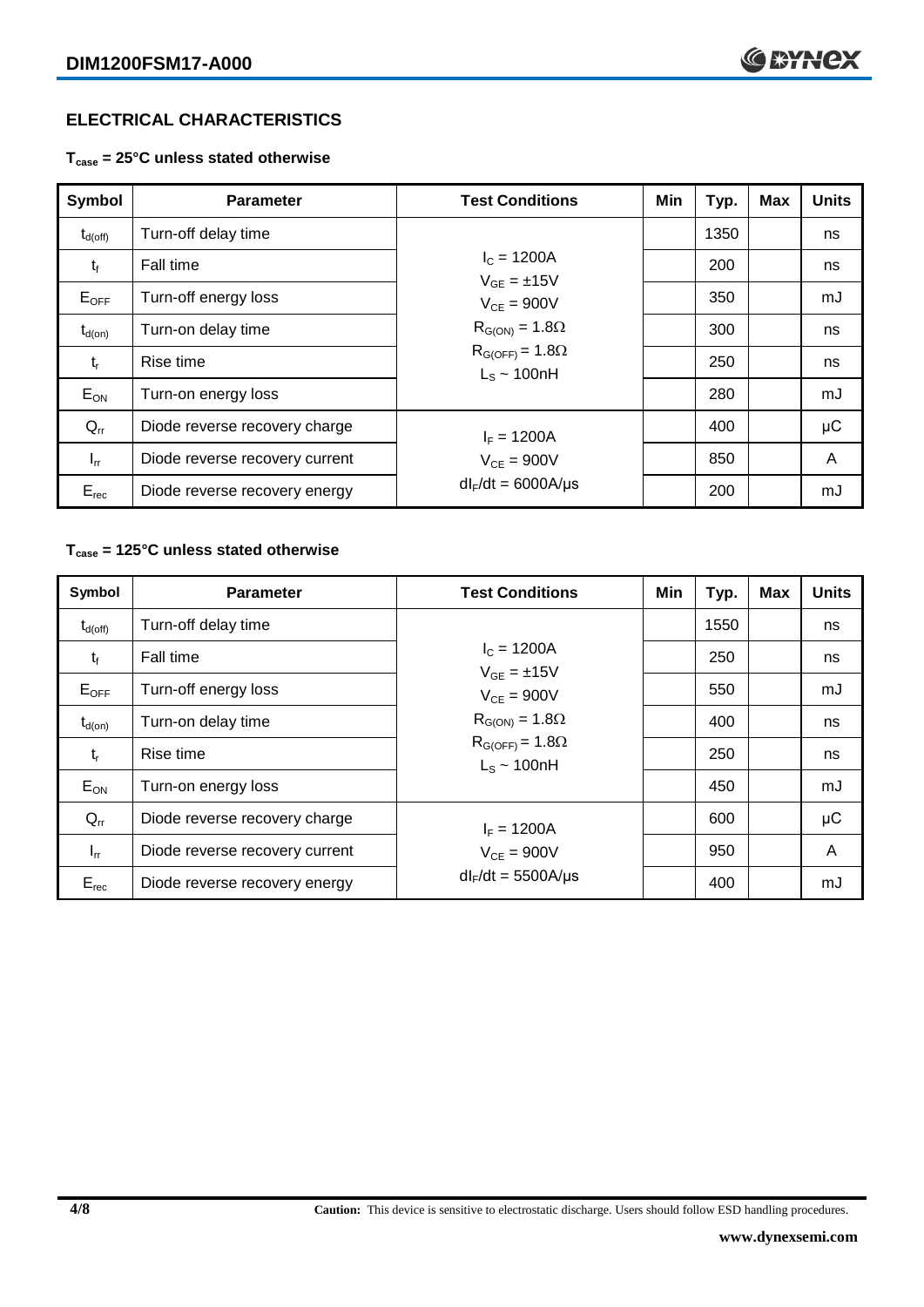

**Caution:** This device is sensitive to electrostatic discharge. Users should follow ESD handling procedures **5/8**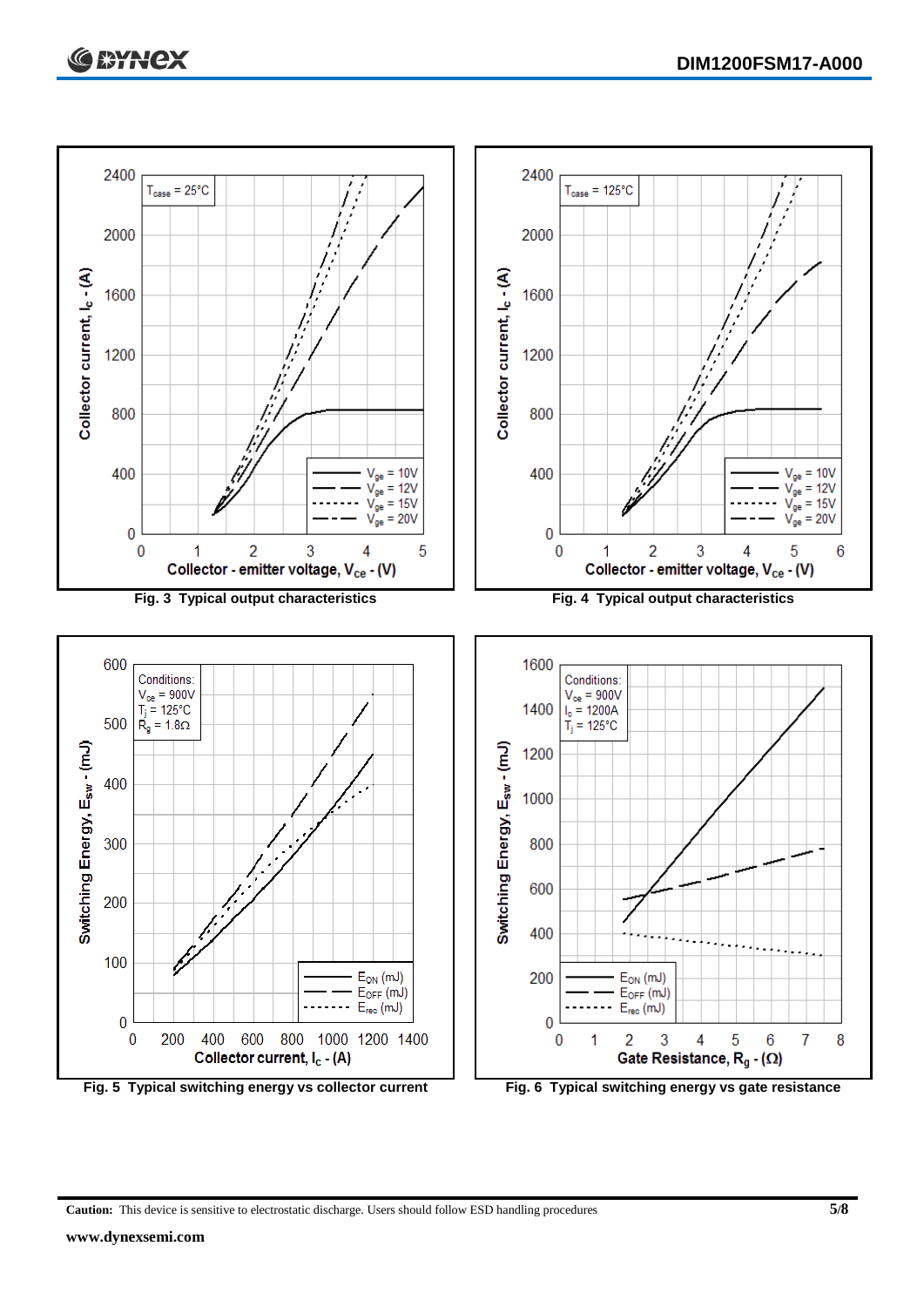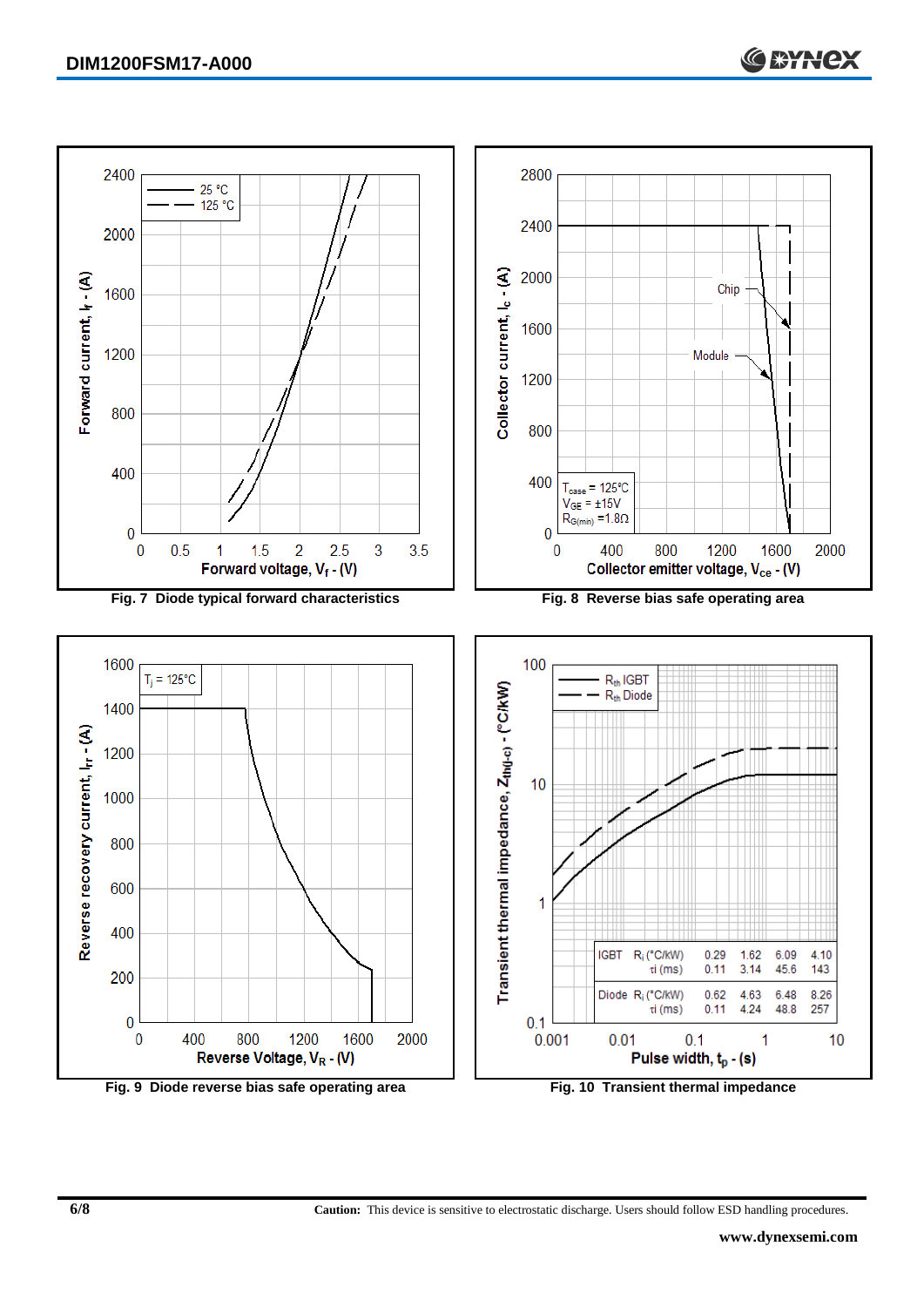

#### **PACKAGE DETAILS**

For further package information, please visit our website or contact Customer Services. All dimensions in mm, unless stated otherwise. **DO NOT SCALE.**



**Caution:** This device is sensitive to electrostatic discharge. Users should follow ESD handling procedures **7/8**